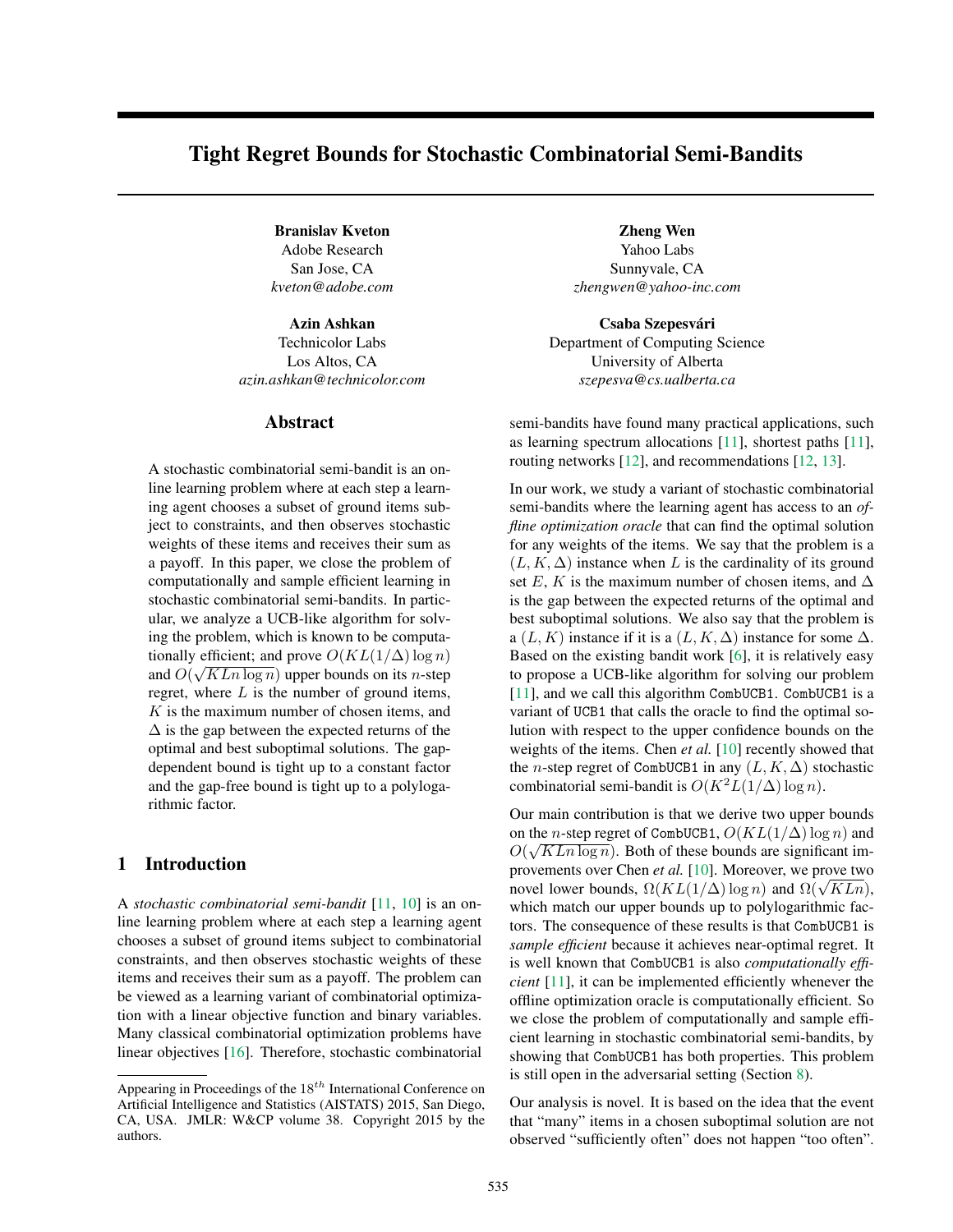The reason is that this event happens for "many" items simultaneously. Therefore, when the event happens, the observation counters of "many" items increase. Based on this observation, we divide the regret associated with the event among "many" items, instead of attributing it separately to each item as in the prior work [11, 10]. This is the key step in our analysis that yields tight upper bounds.

Our paper is organized as follows. In Section 2, we introduce our learning problem and the algorithm for solving it. In Section 3, we summarize our results. In Section 4, we prove a  $O(K^{\frac{4}{3}}L(1/\Delta)\log n)$  upper bound on the regret of CombUCB1. In Section 5, we prove a  $O(KL(1/\Delta) \log n)$ upper bound on the regret of CombUCB1. In Section 6, we prove gap-dependent and gap-free lower bounds. In Section 7, we evaluate CombUCB1 on a synthetic problem and show that its *n*-step regret grows as suggested by our gapdependent upper bound. In Section 8, we compare our results to prior work. In Section 9, we discuss extensions of our work. We conclude in Section 10.

### 2 Setting

Formally, a *stochastic combinatorial semi-bandit* is a tuple  $B = (E, \Theta, P)$ , where  $E = \{1, \ldots, L\}$  is a finite set of *L* items,  $\Theta \subseteq 2^E$  is a non-empty set of feasible subsets of *E*, and *P* is a probability distribution over a unit cube  $[0, 1]^E$ . We borrow the terminology of combinatorial optimization and call *E* the *ground set*,  $\Theta$  the *feasible set*, and  $A \in \Theta$  a *solution*. The items in the ground set *E* are associated with a vector of stochastic *weights*  $w \sim P$ . The *e*-th entry of *w*,  $w(e)$ , is the weight of item  $e$ . The expected weights of the items are defined as  $\bar{w} = \mathbb{E}_{w \sim P}[w]$ . The *return* for choosing solution *A* under the realization of the weights *w* is:

$$
f(A, w) = \sum_{e \in A} w(e).
$$

The maximum number of chosen items is defined as  $K =$  $\max_{A \in \Theta} |A|$ .

Let  $(w_t)_{t=1}^n$  be an i.i.d. sequence of *n* weights drawn from *P*. At time *t*, the learning agents chooses solution  $A_t \in \Theta$ based on its observations of the weights up to time *t*, gains  $f(A_t, w_t)$ , and observes the weights of all chosen items at time *t*,  $\{(e, w_t(e)) : e \in A_t\}$ . The learning agent interacts with the environment  $n$  times and its goal is to maximize its expected cumulative reward over this time. If the agent knew *P* a priori, the optimal action would be to choose the *optimal solution*1:

$$
A^* = \arg \max_{A \in \Theta} f(A, \bar{w})
$$

at all steps *t*. The quality of the agent's policy is measured

Algorithm 1 CombUCB1 for stochastic combinatorial semibandits.

**Input:** Feasible set  $\Theta$ 

$$
\begin{array}{ll}\n\text{J/Initialization} \\
(\hat{w}_1, t_0) \leftarrow \text{Init}(\Theta) \\
T_{t_0 - 1}(e) \leftarrow 1\n\end{array}\n\quad \forall e \in E
$$

**for all** 
$$
t = t_0, ..., n
$$
 **do**  
\n// Compute UCBs  
\n $U_t(e) \leftarrow \hat{w}_{T_{t-1}(e)}(e) + c_{t-1,T_{t-1}(e)}$   $\forall e \in E$   
\n// Solve the optimization problem  
\n $A_t \leftarrow \arg \max_{A \in \Theta} f(A, U_t)$ 

// Observe the weights of chosen items

Observe  $\{(e, w_t(e)) : e \in A_t\}$ , where  $w_t \sim P$ 

// Update statistics *Tt*(*e*) *T<sup>t</sup>*<sup>1</sup>(*e*) 8*e* 2 *E Tt*(*e*) *Tt*(*e*)+1 8*e* 2 *A<sup>t</sup> w*ˆ*<sup>T</sup>t*(*e*)(*e*) *T<sup>t</sup>*<sup>1</sup>(*e*) ˆ*w<sup>T</sup>t*1(*e*)(*e*) + *wt*(*e*) *<sup>T</sup>t*(*e*) <sup>8</sup>*<sup>e</sup>* <sup>2</sup> *<sup>A</sup><sup>t</sup>*

by its *expected cumulative regret*:

$$
R(n) = \mathbb{E}\left[\sum_{t=1}^{n} R(A_t, w_t)\right],
$$

where  $R(A_t, w_t) = f(A^*, w_t) - f(A_t, w_t)$  is the regret of the agent at time *t*.

#### 2.1 Algorithm

Gai *et al.* [11] proposed a simple algorithm for stochastic combinatorial semi-bandits. The algorithm is motivated by UCB1 [6] and therefore we call it CombUCB1. At each time *t*, CombUCB1 consists of three steps. First, it computes the *upper confidence bound (UCB)* on the expected weight of each item *e*:

$$
U_t(e) = \hat{w}_{T_{t-1}(e)}(e) + c_{t-1,T_{t-1}(e)}, \qquad (1)
$$

where  $\hat{w}_s(e)$  is the average of *s* observed weights of item  $e, T_t(e)$  is the number of times that item *e* is observed in *t* steps, and:

$$
c_{t,s} = \sqrt{\frac{1.5 \log t}{s}}\tag{2}
$$

is the radius of a confidence interval around  $\hat{w}_s(e)$  at time *t* such that  $\bar{w}(e) \in [\hat{w}_s(e) - c_{t,s}, \hat{w}_s(e) + c_{t,s}]$  holds with high probability. Second, CombUCB1 calls the *optimization oracle* to solve the combinatorial problem on the UCBs:

$$
A_t = \arg \max_{A \in \Theta} f(A, U_t).
$$

Finally, CombUCB1 chooses *At*, observes the weights of all chosen items, and updates the estimates of  $\bar{w}(e)$  for these items. The pseudocode of CombUCB1 is in Algorithm 1.

<sup>&</sup>lt;sup>1</sup>For simplicity of exposition, we assume that the optimal solution is unique.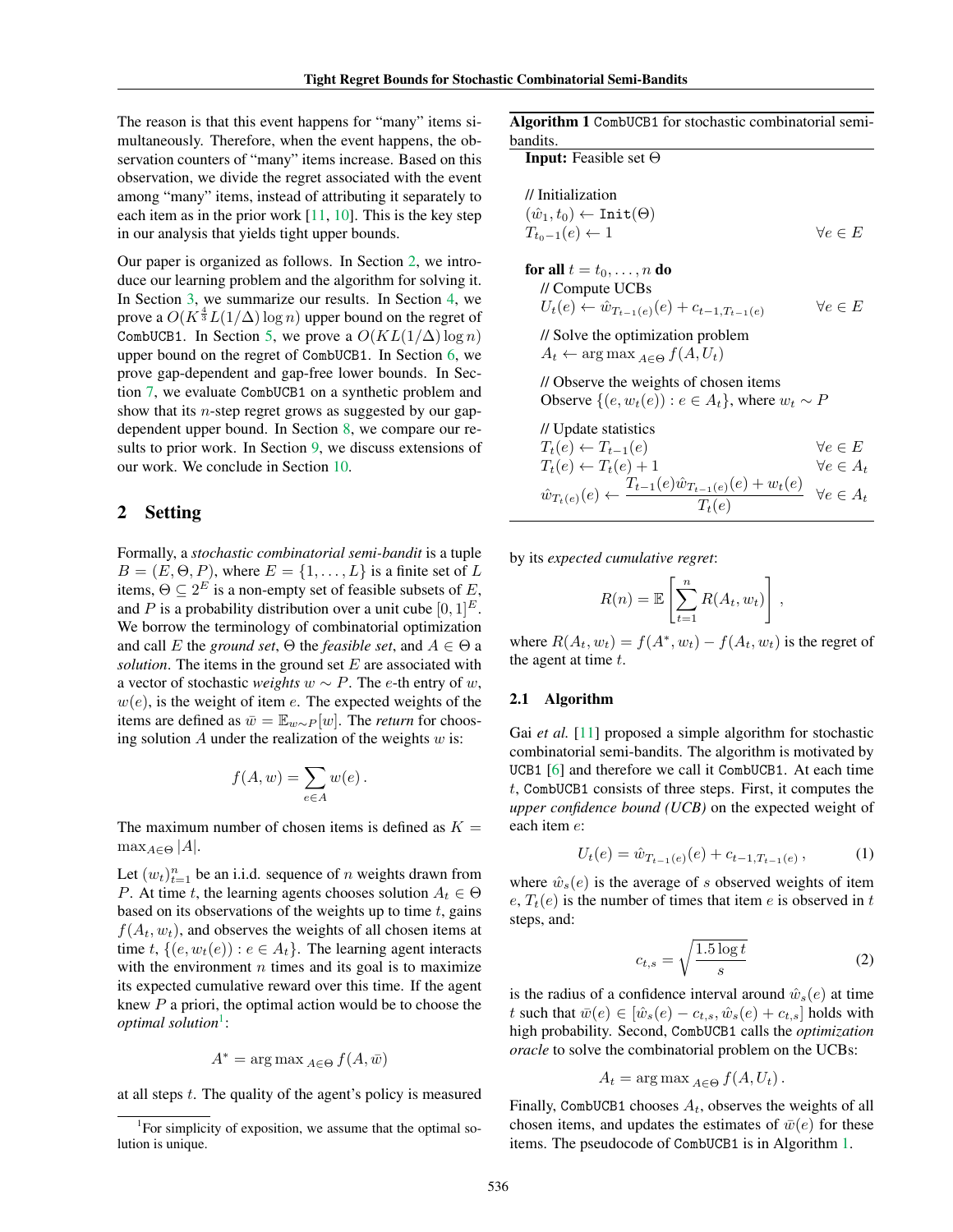| Algorithm 2 Init: Initialization of CombUCB1.              |                   |
|------------------------------------------------------------|-------------------|
| <b>Input:</b> Feasible set $\Theta$                        |                   |
| $\hat{w}(e) \leftarrow 0$                                  | $\forall e \in E$ |
| $u(e) \leftarrow 1$                                        | $\forall e \in E$ |
| $t \leftarrow 1$                                           |                   |
| while $(\exists e \in E : u(e) = 1)$ do                    |                   |
| $A_t \leftarrow \arg \max_{A \in \Theta} f(A, u)$          |                   |
| Observe $\{(e, w_t(e)) : e \in A_t\}$ , where $w_t \sim P$ |                   |
| for all $e \in A_t$ do                                     |                   |
| $\hat{w}(e) \leftarrow w_t(e)$                             |                   |
| $u(e) \leftarrow 0$                                        |                   |
| $t \leftarrow t + 1$                                       |                   |
| Output:                                                    |                   |

Weight vector  $\hat{w}$ First non-initialization step *t*

#### 2.2 Initialization

CombUCB1 is initialized by calling procedure Init (Algorithm 2), which returns two variables. The first variable is a weight vector  $\hat{w} \in [0, 1]^E$ , where  $\hat{w}(e)$  is a single observation from the *e*-th marginal of *P*. The second variable is the number of initialization steps plus one.

The weight vector  $\hat{w}$  is computed as follows. Init repeatedly calls the oracle  $A_t = \arg \max_{A \in \Theta} f(A, u)$  on a vector of auxiliary weights  $u \in \{0,1\}^E$ , which are initialized to ones. When item *e* is observed, we set the weight  $\hat{w}(e)$ to the observed weight of the item and  $u(e)$  to zero. Init terminates when  $u(e) = 0$  for all items *e*. Without loss of generality, let's assume that each item *e* is contained in at least one feasible solution. Then Init is guaranteed to terminate in at most *L* iterations, because at least one entry of *u* changes from one to zero after each call of the optimization oracle.

### 3 Summary of Main Results

We prove three upper bounds on the regret of CombUCB1. Two bounds depend on the gap  $\Delta$  and one is gap-free:

Theorem 3: 
$$
O(K^{\frac{4}{3}}L(1/\Delta) \log n)
$$
  
Theorem 5:  $O(KL(1/\Delta) \log n)$   
Theorem 6:  $O(\sqrt{KLn \log n})$ .

Both gap-dependent bounds are major improvements over  $O(K^2L(1/\Delta) \log n)$ , the best known upper bound on the *n*-step regret of CombUCB1 [10]. The bound in Theorem 5 is asymptotically tighter than the bound in Theorem 3, but the latter is tighter for  $K < (534/96)^3 < 173$ .

One of the main contributions of our work is that we identify an algorithm for stochastic combinatorial semi-bandits

that is both computationally and sample efficient. The following are our definitions of computational and sample efficiency. We say that the algorithm is *computationally efficient* if it can be implemented efficiently whenever the offline variant of the problem can be solved computationally efficiently. The algorithm is *sample efficient* if it achieves optimal regret up to polylogarithmic factors. Based on our definitions, CombUCB1 is both *computationally* and *sample efficient*. We state this result slightly more formally below.

Theorem 1. CombUCB1 *is computationally and sample efficient in any* (*L, K*) *stochastic combinatorial semi-bandit where the offline optimization oracle* arg  $\max_{A \in \Theta} f(A, w)$ *can be implemented efficiently for any*  $w \in (\mathbb{R}^+)^E$ .

*Proof.* In each step *t*, CombUCB1 calls the oracle once, and all of its remaining operations are polynomial in *L* and *K*. Therefore, CombUCB1 is guaranteed to be computationally efficient when the oracle is computationally efficient.

CombUCB1 is sample efficient because it achieves optimal regret up to polylogarithmic factors. In particular, the gapdependent upper bound on the *n*-step regret of CombUCB1 in Theorem 5 matches the lower bound in Proposition 1 up to a constant factor. In addition, the gap-free upper bound in Theorem 6 matches the lower bound in Proposition 2 up to a factor of  $\sqrt{\log n}$ .

# 4 *O*(*K* <sup>4</sup> <sup>3</sup> ) Upper Bounds

In this section, we prove two  $O(K^{\frac{4}{3}}L(1/\Delta) \log n)$  upper bounds on the *n*-step regret of CombUCB1. In Theorem 2, we assume that the gaps of all suboptimal solutions are the same. In Theorem 3, we relax this assumption.

The *gap* of solution *A* is  $\Delta_A = f(A^*, \bar{w}) - f(A, \bar{w})$ . The results in this section are presented for their didactic value. Their proofs are simple. Yet they illustrate the main ideas that lead to the tight regret bounds in Section 5.

**Theorem 2.** *In any*  $(L, K, \Delta)$  *stochastic combinatorial semi-bandit where*  $\Delta_A = \Delta$  *for all suboptimal solutions A, the regret of* CombUCB1 *is bounded as:*

$$
R(n) \le K^{\frac{4}{3}} L \frac{48}{\Delta} \log n + \left(\frac{\pi^2}{3} + 1\right) KL.
$$

The proof of Theorem 2 relies on two lemmas. In the first lemma, we bound the regret associated with the initialization of CombUCB1 and the event that  $\bar{w}(e)$  is outside of the high-probability confidence interval around  $\hat{w}_{T_{t-1}(e)}(e)$ .

Lemma 1. *Let:*

$$
\mathcal{F}_t = \left\{ \Delta_{A_t} \le 2 \sum_{e \in \tilde{A}_t} c_{n, T_{t-1}(e)}, \ \Delta_{A_t} > 0 \right\} \tag{3}
$$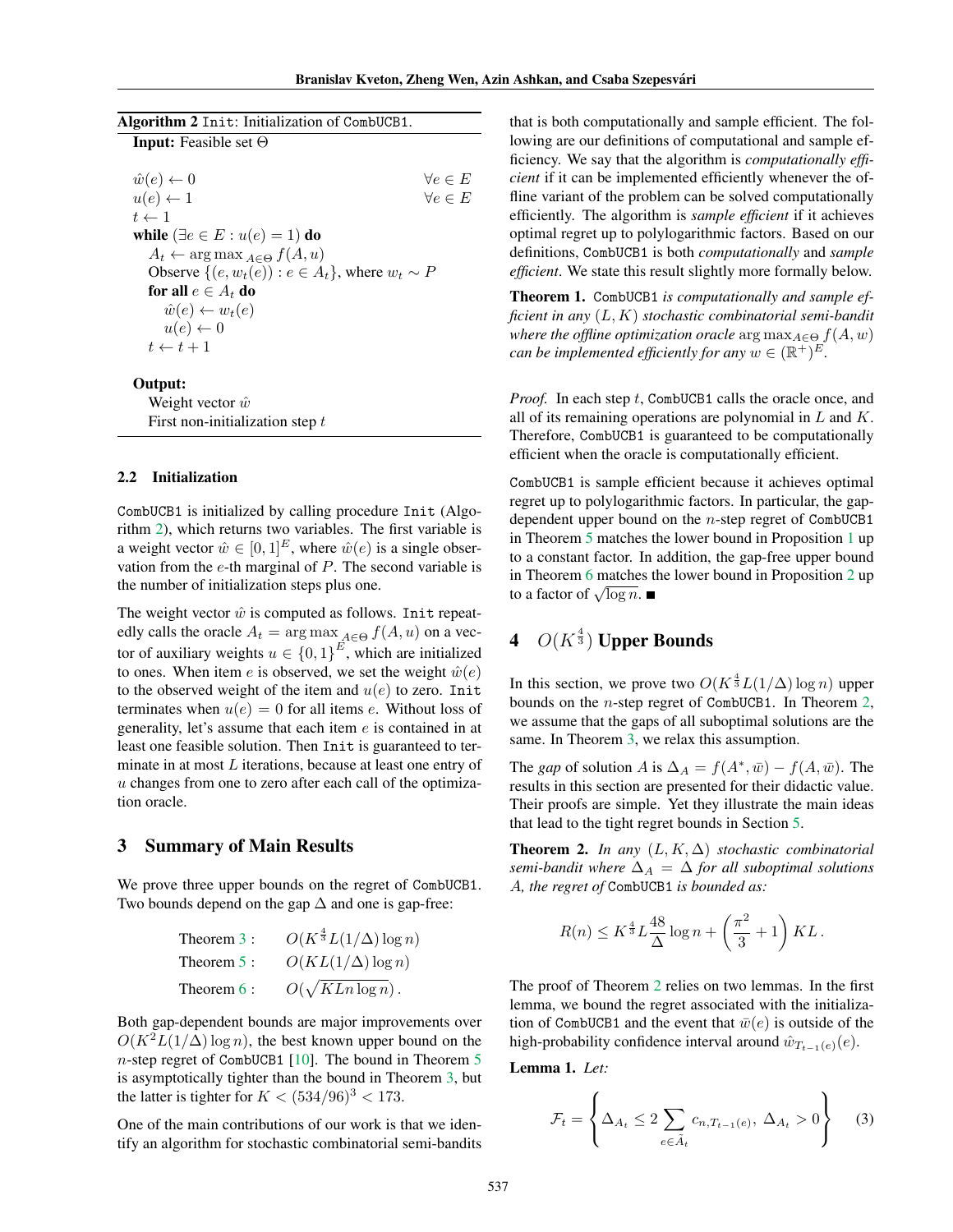be the event that suboptimal solution  $A_t$  is "hard to distin*guish*" *from*  $A^*$  *at time t, where*  $A_t = A_t \setminus A^*$ *. Then the regret of* CombUCB1 *is bounded as:*

$$
R(n) \le \mathbb{E}\left[\hat{R}(n)\right] + \left(\frac{\pi^2}{3} + 1\right)KL\,,\tag{4}
$$

*where:*

$$
\hat{R}(n) = \sum_{t=t_0}^{n} \Delta_{A_t} \mathbb{1} \{ \mathcal{F}_t \}.
$$
 (5)

#### *Proof.* The claim is proved in Appendix A.1. ■

Now we bound the regret corresponding to the events  $\mathcal{F}_t$ , the items in a suboptimal solution are not observed "sufficiently often" up to time *t*. To bound the regret, we define two events:

$$
G_{1,t} = \left\{ \text{at least } d \text{ items in } \tilde{A}_t \text{ were observed} \qquad (6)
$$
  
at most  $\alpha K^2 \frac{6}{\Delta_{A_t}^2} \log n \text{ times} \right\}$ 

and:

$$
G_{2,t} = \left\{ \text{less than } d \text{ items in } \tilde{A}_t \text{ were observed} \qquad (7) \right\}
$$
  
at most  $\alpha K^2 \frac{6}{\Delta_{A_t}^2} \log n$  times,  
at least one item in  $\tilde{A}_t$  was observed  
at most  $\frac{\alpha d^2}{(\sqrt{\alpha} - 1)^2} \frac{6}{\Delta_{A_t}^2} \log n$  times $\right\}$ ,

where  $\alpha \geq 1$  and  $d > 0$  are parameters, which are chosen later. The event  $G_{1,t}$  happens when "many" chosen items, at least *d*, are not observed "sufficiently often" up to time *t*, at most  $\alpha K^2 \frac{6}{\Delta_{A_t}^2} \log n$  times.

Events  $G_{1,t}$  and  $G_{2,t}$  are obviously mutually exclusive. In the next lemma, we prove that these events are exhaustive when event  $\mathcal{F}_t$  happens. To prove this claim, we introduce new notation. We denote the set of items in  $A_t$  that are not observed "sufficiently often" up to time *t* by:

$$
S_t = \left\{ e \in \tilde{A}_t : T_{t-1}(e) \le \alpha K^2 \frac{6}{\Delta_{A_t}^2} \log n \right\} .
$$

**Lemma 2.** Let  $\alpha \geq 1$ ,  $d > 0$ , and event  $\mathcal{F}_t$  happen. Then *either event*  $G_{1,t}$  *or*  $G_{2,t}$  *happens.* 

*Proof.* By the definition of  $S_t$ , the following three events:  $G_{1,t} = \{|S_t| > d\}$  $G_{2,t} =$  $\left\{|S_t| < d, \ \left[\exists e \in \tilde{A}_t : T_{t-1}(e) \leq \frac{6\alpha d^2\log n}{(\sqrt{\alpha}-1)^2\Delta_{A_t}^2}\right.$  $\overline{)}$  $\bar{G}_t =$  $\left\{ |S_t| < d, \left[ \forall e \in \tilde{A}_t : T_{t-1}(e) > \frac{6\alpha d^2 \log n}{(\sqrt{\alpha} - 1)^2 \Delta} \right] \right\}$  $\sqrt{(\sqrt{\alpha}-1)^2 \Delta_{A_t}^2}$  $\overline{)}$  are exhaustive and mutually exclusive. Therefore, to prove that either  $G_{1,t}$  or  $G_{2,t}$  happens, it suffices to show that  $\overline{G}_t$ does not happen. Suppose that event  $\overline{G}_t$  happens. Then by the assumption that  $\mathcal{F}_t$  happens and from the definition of  $\overline{G}_t$ , it follows that:

$$
\Delta_{A_t} \le 2 \sum_{e \in \tilde{A}_t} \sqrt{\frac{1.5 \log n}{T_{t-1}(e)}}
$$
\n
$$
= 2 \sum_{e \in \tilde{A}_t \setminus S_t} \sqrt{\frac{1.5 \log n}{T_{t-1}(e)}} + 2 \sum_{e \in S_t} \sqrt{\frac{1.5 \log n}{T_{t-1}(e)}}
$$
\n
$$
< 2 \underbrace{|\tilde{A}_t \setminus S_t|}_{\le K} \sqrt{\frac{1.5 \log n}{\alpha K^2 \frac{6}{\Delta_{A_t}^2} \log n}} + \frac{2 \underbrace{|S_t|}_{\le d} \sqrt{\frac{1.5 \log n}{(\sqrt{\alpha} - 1)^2 \frac{6}{\Delta_{A_t}^2} \log n}}}_{\le \frac{\Delta_{A_t}}{\sqrt{\alpha}} + \frac{\Delta_{A_t}(\sqrt{\alpha} - 1)}{\sqrt{\alpha}} = \Delta_{A_t}.
$$

This is clearly a contradiction. Therefore, event  $G_t$  cannot happen; and either  $G_{1,t}$  or  $G_{2,t}$  happens.

Now we are ready to prove Theorem 2.

*Proof.* A detailed proof is in Appendix A.2. The key idea is to bound the number of times that events  $G_{1,t}$  and  $G_{2,t}$ happen in *n* steps. Based on these bounds, the regret associated with both events is bounded as:

$$
\hat{R}(n) \le \left(\frac{\alpha}{d}K^2 + \frac{\alpha d^2}{(\sqrt{\alpha} - 1)^2}\right) L \frac{6}{\Delta} \log n.
$$

Finally, we choose  $\alpha = 4$  and  $d = K^{\frac{2}{3}}$ , and substitute the above upper bound into inequality (4).  $\blacksquare$ 

Theorem 2 can be generalized to the problems with different gaps. Let  $\Delta_{e,\text{min}}$  be the minimum gap of any suboptimal solution that contains item  $e \in \tilde{E}$ :

$$
\Delta_{e,\min} = \min_{A \in \Theta: e \in A, \Delta_A > 0} \Delta_A
$$
\n
$$
= f(A^*, \bar{w}) - \max_{A \in \Theta: e \in A, \Delta_A > 0} f(A, \bar{w}),
$$
\n(8)

where  $\tilde{E} = E \setminus A^*$  is the set of *subptimal items*, the items that do not appear in the optimal solution. Then the regret of CombUCB1 is bounded as follows.

Theorem 3. *In any* (*L, K*) *stochastic combinatorial semibandit, the regret of* CombUCB1 *is bounded as:*

$$
R(n) \le \sum_{e \in \tilde{E}} K^{\frac{4}{3}} \frac{96}{\Delta_{e,\min}} \log n + \left(\frac{\pi^2}{3} + 1\right) KL.
$$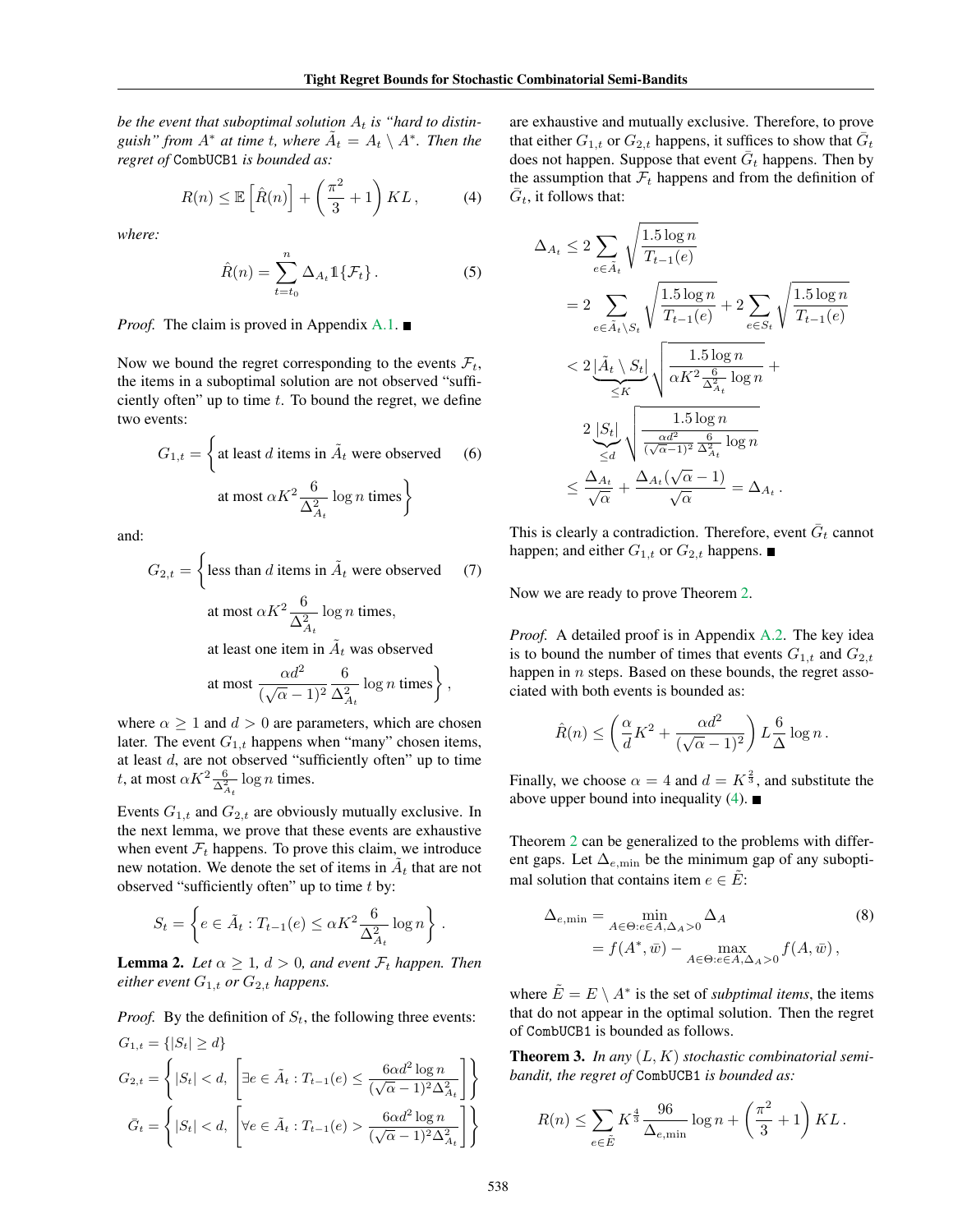*Proof.* A detailed proof is in Appendix A.3. The key idea is to define item-specific variants of events  $G_{1,t}$  and  $G_{2,t}$ ,  $G_{e,1,t}$  and  $G_{e,2,t}$ ; and associate  $\frac{\Delta_{A_t}}{d}$  and  $\Delta_{A_t}$  regret with  $G_{e,1,t}$  and  $G_{e,2,t}$ , respectively. Then, for each item *e*, we order the events from the largest gap to the smallest, and show that the total regret is bounded as:

$$
\hat{R}(n) < \sum_{e \in \tilde{E}} \left( \frac{\alpha}{d} K^2 + \frac{\alpha d^2}{(\sqrt{\alpha} - 1)^2} \right) \frac{12}{\Delta_{e, \min}} \log n \,.
$$

Finally, we choose  $\alpha = 4$  and  $d = K^{\frac{2}{3}}$ , and substitute the above upper bound into inequality (4).  $\blacksquare$ 

## 5 *O*(*K*) Upper Bounds

In this section, we improve on the results in Section 4 and derive  $O(KL(1/\Delta) \log n)$  upper bounds on the *n*-step regret of CombUCB1. In Theorem 4, we assume that the gaps of all suboptimal solutions are identical. In Theorem 5, we relax this assumption.

The key step in our analysis is that we define a cascade of infinitely-many mutually-exclusive events and then bound the number of times that these events happen when a suboptimal solution is chosen. The events are parametrized by two decreasing sequences of constants:

$$
1 = \beta_0 > \beta_1 > \beta_2 > \ldots > \beta_k > \ldots
$$
 (9)

$$
\alpha_1 > \alpha_2 > \ldots > \alpha_k > \ldots \qquad (10)
$$

such that  $\lim_{i \to \infty} \alpha_i = \lim_{i \to \infty} \beta_i = 0$ . We define:

$$
m_{i,t} = \alpha_i \frac{K^2}{\Delta_{A_t}^2} \log n
$$

and assume that  $m_{i,t} = \infty$  when  $\Delta_{A_t} = 0$ . The events at time *t* are defined as:

$$
G_{1,t} = \{ \text{at least } \beta_1 K \text{ items in } \tilde{A}_t \text{ were observed} \qquad (11) \text{ at most } m_{1,t} \text{ times} \},
$$

 $G_{2,t} = \{\text{less than } \beta_1 K \text{ items in } \tilde{A}_t \text{ were observed}\}$ at most  $m_{1,t}$  times, at least  $\beta_2 K$  items in  $\tilde{A}_t$  were observed at most  $m_{2,t}$  times<sup>}</sup>,

$$
G_{i,t} = \{ \text{less than } \beta_1 K \text{ items in } \tilde{A}_t \text{ were observed} \}
$$
  
at most  $m_{1,t}$  times,

. . .

. . .

*...,* less than  $\beta_{i-1}K$  items in  $\tilde{A}_t$  were observed at most  $m_{i-1,t}$  times, at least  $\beta_i K$  items in  $A_t$  were observed at most  $m_{i,t}$  times<sup>}</sup>,

The following lemma establishes a sufficient condition under which events  $G_{i,t}$  are exhaustive. This is the key step in the proofs in this section.

**Lemma 3.** Let  $(\alpha_i)$  and  $(\beta_i)$  be defined as in (9) and (10), *respectively; and let:*

$$
\sqrt{6} \sum_{i=1}^{\infty} \frac{\beta_{i-1} - \beta_i}{\sqrt{\alpha_i}} \le 1. \tag{12}
$$

Let event  $\mathcal{F}_t$  *happen. Then event*  $G_{i,t}$  *happens for some i.* 

*Proof.* We fix *t* such that  $\Delta_{A_t} > 0$ . Because *t* is fixed, we use shorthands  $G_i = G_{i,t}$  and  $m_i = m_{i,t}$ . Let:

$$
S_i = \left\{ e \in \tilde{A}_t : T_{t-1}(e) \le m_i \right\}
$$

be the set of items in  $A_t$  that are not observed "sufficiently" often" under event  $G_i$ . Then event  $G_i$  can be written as:

$$
G_i = \left(\bigcap_{j=1}^{i-1} \{|S_j| < \beta_j K\} \right) \cap \{|S_i| \geq \beta_i K\} .
$$

As in Lemma 2, we prove that event *G<sup>i</sup>* happens for some *i* by showing that the event that none of our events happen cannot happen. Note that this event can be written as:

$$
\bar{G} = \bigcup_{i=1}^{\infty} G_i
$$
  
= 
$$
\bigcap_{i=1}^{\infty} \left[ \left( \bigcup_{j=1}^{i-1} \{ |S_j| \ge \beta_j K \} \right) \cup \{ |S_i| < \beta_i K \} \right]
$$
  
= 
$$
\bigcap_{i=1}^{\infty} \{ |S_i| < \beta_i K \} .
$$

Let  $\bar{S}_i = \tilde{A}_{\underline{t}} \setminus S_i$  and  $S_0 = \tilde{A}_t$ . Then by the definitions of  $\overline{S}_i$  and  $S_i$ ,  $\overline{S}_{i-1} \subseteq \overline{S}_i$  for all  $i > 0$ . Furthermore, note that  $\lim_{i \to \infty} m_i = 0$ . So there must exist an integer *j* such that  $\overline{S}_i = \overline{A}_t$  for all  $i > j$ , and  $\overline{A}_t = \bigcup_{i=1}^{\infty} (\overline{S}_i \setminus \overline{S}_{i-1})$ . Finally, by the definition of  $\bar{S}_i$ ,  $T_{t-1}(e) > m_i$  for all  $e \in \bar{S}_i$ . Now suppose that event  $\bar{G}$  happens. Then:

$$
\sum_{e \in \tilde{A}_t} \frac{1}{\sqrt{T_{t-1}(e)}} < \sum_{i=1}^{\infty} \sum_{e \in \bar{S}_i \setminus \bar{S}_{i-1}} \frac{1}{\sqrt{m_i}} \\
= \sum_{i=1}^{\infty} \frac{|\bar{S}_i \setminus \bar{S}_{i-1}|}{\sqrt{m_i}} \\
\ltq \sum_{i=1}^{\infty} \frac{(\beta_{i-1} - \beta_i)K}{\sqrt{m_i}},
$$

where the last inequality is due to Lemma 4 (Appendix B).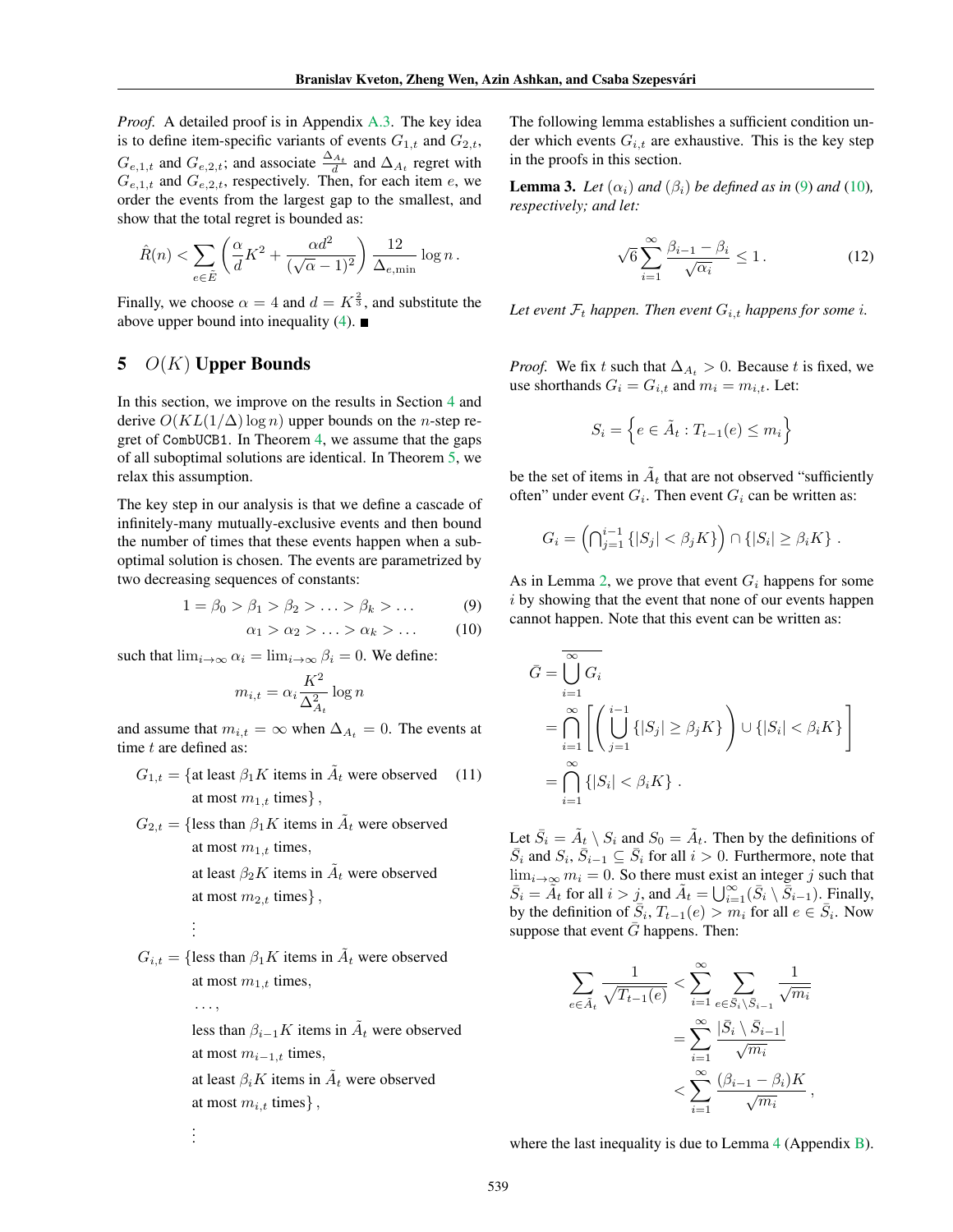In addition, let event  $\mathcal{F}_t$  happen. Then:

$$
\Delta_{A_t} \leq 2 \sum_{e \in \tilde{A}_t} \sqrt{\frac{1.5 \log n}{T_{t-1}(e)}}
$$
  
< 
$$
< \sqrt{6 \log n} \sum_{i=1}^{\infty} \frac{(\beta_{i-1} - \beta_i) K}{\sqrt{m_i}}
$$
  

$$
= \Delta_{A_t} \sqrt{6} \sum_{i=1}^{\infty} \frac{\beta_{i-1} - \beta_i}{\sqrt{\alpha_i}} \leq \Delta_{A_t},
$$

where the last inequality is due to our assumption in  $(12)$ . The above is clearly a contradiction. As a result,  $\overline{G}$  cannot happen, and event  $G_i$  must happen for some *i*.

**Theorem 4.** *In any*  $(L, K, \Delta)$  *stochastic combinatorial semi-bandit where*  $\Delta_A = \Delta$  *for all suboptimal solutions A, the regret of* CombUCB1 *is bounded as:*

$$
R(n) \le KL \frac{267}{\Delta} \log n + \left(\frac{\pi^2}{3} + 1\right) KL.
$$

*Proof.* A detailed proof is in Appendix A.4. The key idea is to bound the number of times that event  $G_{i,t}$  happens in *n* steps for any *i*. Based on this bound, the regret due to all events  $G_{i,t}$  is bounded as:

$$
\hat{R}(n) \leq KL \frac{1}{\Delta} \left[ \sum_{i=1}^{\infty} \frac{\alpha_i}{\beta_i} \right] \log n,
$$

where  $\hat{R}(n)$  is defined in (5). Finally, we choose  $(\alpha_i)$  and  $(\beta_i)$ , and apply the above upper bound in inequality (4).

Now we generalize Theorem 4 to arbitrary gaps.

Theorem 5. *In any* (*L, K*) *stochastic combinatorial semibandit, the regret of* CombUCB1 *is bounded as:*

$$
R(n) \le \sum_{e \in \tilde{E}} K \frac{534}{\Delta_{e,\min}} \log n + \left(\frac{\pi^2}{3} + 1\right) KL,
$$

*where*  $\Delta_{e,\text{min}}$  *is the minimum gap of suboptimal solutions that contain item e, which is defined in* (8)*.*

*Proof.* A detailed proof is in Appendix A.5. The key idea is to introduce item-specific variants of events  $G_{i,t}$ ,  $G_{e,i,t}$ , and associate  $\frac{\Delta_{A_t}}{\beta_i K}$  regret with each of these events. Then, for each item *e*, we order the events from the largest gap to the smallest, and show that the total regret is bounded as:

$$
\hat{R}(n) < \sum_{e \in \tilde{E}} K \frac{2}{\Delta_{e,\min}} \left[ \sum_{i=1}^{\infty} \frac{\alpha_i}{\beta_i} \right] \log n \,,
$$

where  $\hat{R}(n)$  is defined in (5). Finally, we choose  $(\alpha_i)$  and  $(\beta_i)$ , and apply the above upper bound in inequality (4).

We also prove a gap-free bound.

Theorem 6. *In any* (*L, K*) *stochastic combinatorial semibandit, the regret of* CombUCB1 *is bounded as:*

$$
R(n) \le 47\sqrt{KLn\log n} + \left(\frac{\pi^2}{3} + 1\right)KL.
$$

*Proof.* The proof is in Appendix A.6. The key idea is to decompose the regret of CombUCB1 into two parts, where the gaps are larger than  $\epsilon$  and at most  $\epsilon$ . We analyze each part separately and then set  $\epsilon$  to get the desired result.  $\blacksquare$ 

#### 6 Lower Bounds

In this section, we derive two lower bounds on the *n*-step regret in stochastic combinatorial semi-bandits. One of the bounds is gap-dependent and the other one is gap-free.

Our bounds are derived on a *K-path semi-bandit* problem, which is illustrated in Figure 1a. The items in the ground set are *L* path segments  $E = \{1, \ldots, L\}$ . The feasible set  $\Theta$  are  $L/K$  paths, each of which contains *K* unique items. Specifically, path *j* contains items  $(j - 1)K + 1, \ldots, jK$ . Without loss of generality, we assume that  $L/K$  is an integer. The probability distribution *P* over the weights of the items is defined as follows. The weights of the items in the same path are equal. The weights of the items in different paths are distributed independently. The weight of item *e* is a Bernoulli random variable with mean:

$$
\bar{w}(e) = \begin{cases} 0.5 & \text{item } e \text{ belongs to path 1} \\ 0.5 - \Delta/K & \text{otherwise} \end{cases}
$$

where  $0 < \Delta/K < 0.5$ . Note that our problem is designed such that  $\Delta_{e,\min} = \Delta$  for any item *e* in path  $j > 1$ .

The key observation is that our problem is equivalent to a  $(L/K)$ -arm Bernoulli bandit whose returns are scaled by *K*, when the learning agent knows that the weights of the items in the same path are equal. Therefore, we can derive lower bounds for our problem based on the existing lower bounds for Bernoulli bandits [7, 8, 14].

Our gap-dependent lower bound is derived for the class of consistent algorithms, which is defined as follows. We say that the algorithm is *consistent* if for any stochastic combinatorial semi-bandit, any suboptimal *A*, and any  $\alpha > 0$ ,  $\mathbb{E}[T_n(A)] = o(n^{\alpha})$ , where  $T_n(A)$  is the number of times that solution *A* is chosen in *n* steps. The restriction to the consistent algorithms is without loss of generality. In particular, an inconsistent algorithm is guaranteed to perform poorly on some semi-bandit, and therefore cannot achieve logarithmic regret on all semi-bandits, as CombUCB1.

Proposition 1. *For any L and K such that L/K is an integer, and any*  $0 < \Delta/K < 0.5$ *, the regret of any consistent algorithm on the K-path semi-bandit problem is bounded*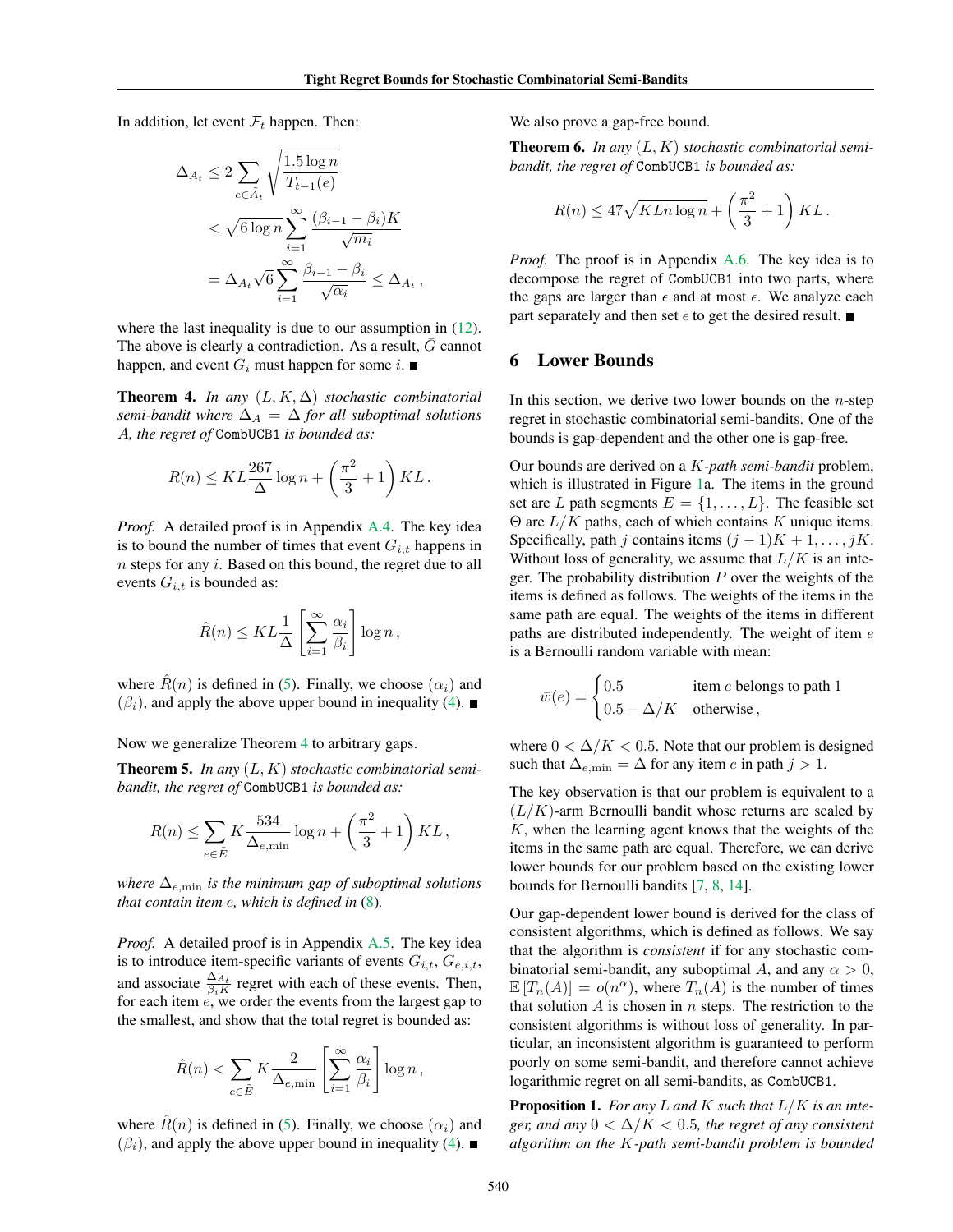

Figure 1: a. The *K*-path semi-bandit problem in Section 6. The red and blue nodes are the starting and end points of the paths, respectively. The optimal path is marked in red. b. The grid-path problem in Section 7. The red and blue nodes are the starting and end points of the paths, respectively. The optimal path is marked in red. c. The *n*-step regret of CombUCB1 on the grid-path problem.

*from below as:*

$$
\liminf_{n \to \infty} \frac{R(n)}{\log n} \ge \frac{(L-K)K}{4\Delta}.
$$

*Proof.* The proposition is proved as follows:

$$
\liminf_{n \to \infty} \frac{R(n)}{\log n} \stackrel{\text{(a)}}{\geq} K \sum_{k=2}^{L/K} \frac{\Delta/K}{D_{\text{KL}}(0.5 - \Delta/K \parallel 0.5)}
$$

$$
= \left(\frac{L}{K} - 1\right) \frac{\Delta}{D_{\text{KL}}(0.5 - \Delta/K \parallel 0.5)}
$$

$$
\stackrel{\text{(b)}}{\geq} \frac{(L - K)K}{4\Delta},
$$

where  $D_{\text{KL}}(p || q)$  is the Kullback-Leibler (KL) divergence between two Bernoulli random variables with means *p* and *q*. Inequality (a) follows from the fact that our problem is equivalent to a  $(L/K)$ -arm Bernoulli bandit whose returns are scaled by *K*. Therefore, we can bound the regret from below using an existing lower bound for Bernoulli bandits [14]. Inequality (b) is due to  $D_{KL}(p || q) \leq \frac{(p-q)^2}{q(1-q)}$ , where  $p = 0.5 - \Delta/K$  and  $q = 0.5$ .

#### We also derive a gap-free lower bound.

Proposition 2. *For any L and K such that L/K is an integer, and any horizon*  $n > 0$ *, there exists a K-path semibandit problem such that the regret of any algorithm is:*

$$
R(n) \ge \frac{1}{20} \min(\sqrt{KLn}, Kn).
$$

*Proof.* The *K*-path semi-bandit problem is equivalent to a  $(L/K)$ -arm Bernoulli bandit whose payoffs are scaled by *K*. Therefore, we can apply Theorem 5.1 of Auer *et al.* [7] and bound the regret of any algorithm from below by:

$$
\frac{K}{20}\min(\sqrt{(L/K)n},n) = \frac{1}{20}\min(\sqrt{KLn}, Kn).
$$

Note that the bound of Auer *et al.* [7] is for the adversarial setting. However, the worst-case environment in the proof is stochastic and therefore it applies to our problem.

## 7 Experiments

In this section, we evaluate CombUCB1 on a synthetic problem and demonstrate that its regret grows as suggested by our  $O(KL(1/\Delta) \log n)$  upper bound. We experiment with a stochastic longest-path problem on a  $(m + 1) \times (m + 1)$ square grid (Figure 1b). The items in the ground set *E* are the edges in the grid,  $2m(m + 1)$  in total. The feasible set  $\Theta$  are all paths in the grid from the upper left corner to the bottom right corner that follow the directions of the edges. The length of these paths is  $K = 2m$ . The weight of edge *e* is drawn i.i.d. from a Bernoulli distribution with mean:

$$
\bar{w}(e) = \begin{cases} 0.5 + \sigma/2 & e \text{ is a leftmost or bottomost edge} \\ 0.5 - \sigma/2 & \text{otherwise} \end{cases}
$$

where  $0 < \sigma < 1$ . The optimal solution  $A^*$  is a path along the leftmost and bottommost edges (Figure 1b).

The sample complexity of our problem is characterized by  $|E| = 2m(m + 1) - 2m$  gaps  $\Delta_{e, \text{min}}$  ranging from  $2\sigma$  to  $2m\sigma$ . It is easy to show that the number of items  $e$  where  $\Delta_{e,\text{min}} = i\sigma$  is at most  $2(i - 1)$ . Therefore, we can bound the  $(\log n)$ -term in Theorem 5 as:

$$
\sum_{e \in \bar{E}} K \frac{534}{\Delta_{e,\min}} \log n < 1068m \sum_{i=2}^{2m} \frac{2i}{i\sigma} \log n
$$
\n
$$
< \frac{4272m^2 \log n}{\sigma} \,. \tag{13}
$$

Now we validate the dependence on  $m$  and  $\sigma$  empirically. We vary *m* and  $\sigma$ , and run CombUCB1 for  $n = 10^5$  steps.

Our experimental results are reported in Figure 1c. We observe two trends. First, the regret of CombUCB1 is linear in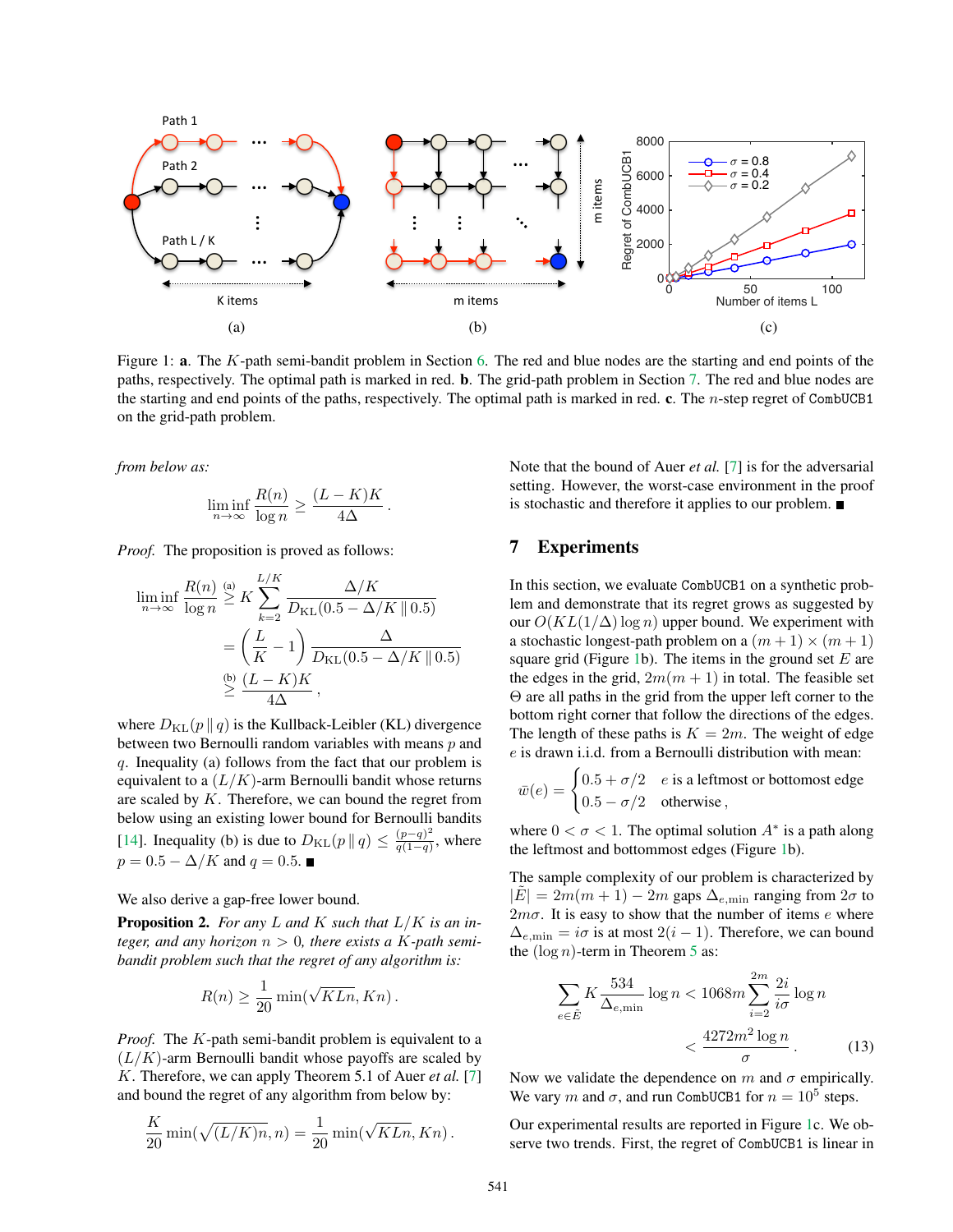the number of items *L*, which depends quadratically on *m* since  $L = 2m(m + 1)$ . Second, the regret is linear in  $1/\sigma$ . The dependence on *m* and  $1/\sigma$  is the same as in our upper bound in  $(13)$ .

## 8 Related Work

Gai *et al.* [11] proposed CombUCB1 and analyzed it. Chen *et al.* [10] derived a  $O(K^2L(1/\Delta) \log n)$  upper bound on the *n*-step regret of CombUCB1. In this paper, we show that the regret of CombUCB1 is  $O(KL(1/\Delta) \log n)$ , a factor of *K* improvement over the upper bound of Chen *et al.* [10]. This upper bound is tight. We also prove a gap-free upper bound and show that it is nearly tight.

COMBAND [9], online stochastic mirror descent (OSMD) [4], and follow-the-perturbed-leader (FPL) with geometric resampling [15] are three recently proposed algorithms for adversarial combinatorial semi-bandits. In general, OSMD achieves optimal regret but is not guaranteed to be computationally efficient, in the same sense as in Section 3. FPL does not achieve optimal regret but is computationally efficient. It is an open problem whether adversarial combinatorial semi-bandits can be solved both computationally and sample efficiently. In this paper, we close this problem in the stochastic setting.

Matroid and polymatroid bandits [12, 13] are instances of stochastic combinatorial semi-bandits. The *n*-step regret of CombUCB1 in these problems is  $O(L(1/\Delta) \log n)$ , a factor of *K* smaller than is suggested by our  $O(KL(1/\Delta) \log n)$ upper bound. However, we note that the bound of Kveton *et al.* [12, 13] is less general, as it applies only to matroids and polymatroids.

Our problem can be viewed as a linear bandit  $[5, 1]$ , where each solution *A* is associated with an indicator vector  $x \in$  $\{0, 1\}^E$  and the learning agent observes the weight of each non-zero entry of x. This feedback model is clearly more informative than that in linear bandits, where the learning agent observes just the sum of the weights. Therefore, our learning problem has lower sample complexity. In particbearing problem has lower sample completely. In partie ular, note that our  $\Omega(\sqrt{KLn})$  lower bound (Proposition 2) is  $\sqrt{K}$  smaller than that of Audibert *et al.* [4] (Theorem 5) for combinatorial linear bandits. The bound of Audibert *et al.* [4] is proved for the adversarial setting. Nevertheless, it applies to our setting because the worst-case environment in the proof is stochastic.

Russo and Van Roy [17], and Wen *et al.* [19], derived upper bounds on the *Bayes regret* of *Thompson sampling* in stochastic combinatorial semi-bandits. These bounds have a similar form as our gap-free upper bound in Theorem 6. However, they differ from our work in two aspects. First, the Bayes regret is a different performance metric from regret. From the frequentist perspective, it is a much weaker metric. Second, we also derive *O*(log *n*) upper bounds.

## 9 Extensions

The computational efficiency of CombUCB1 depends on the computational efficiency of the offline optimization oracle. When the oracle is inefficient, we suggest resorting to approximations. Let ALG be a computationally-efficient oracle that returns an approximation. Then CombUCB1 can be straightforwardly modified to call ALG instead of the original oracle. Moreover, it is easy to bound the regret of this algorithm if it is measured with respect to the best approximate solution by ALG in hindsight.

Thompson sampling [18] often performs better in practice than UCB1 [6]. It is straightforward to propose a variant of CombUCB1 that uses Thompson sampling, by replacing the UCBs in Algorithm 1 with sampling from the posterior on the mean of the weights. The frequentist analysis of regret in Thompson sampling [2] resembles the analysis of UCB1. Therefore, we believe that our analysis can be generalized to Thompson sampling, and we hypothesize that the regret of the resulting algorithm is  $O(KL(1/\Delta) \log n)$ .

## 10 Conclusions

The main contribution of this work is that we derive novel gap-dependent and gap-free upper bounds on the regret of CombUCB1, a UCB-like algorithm for stochastic combinatorial semi-bandits. These bounds are tight up to polylogarithmic factors. In other words, we show that CombUCB1 is sample efficient because it achieves near-optimal regret. It is well known that CombUCB1 is also computationally efficient [11], it can be implemented efficiently whenever the offline variant of the problem can be solved computationally efficiently. Therefore, we indirectly show that stochastic combinatorial semi-bandits can be solved both computationally and sample efficiently, by CombUCB1.

Theorems 4 and 5 are proved quite generally, for any  $(\alpha_i)$ and  $(\beta_i)$  subject to relatively mild constraints. At the end of the proofs, we choose  $(\alpha_i)$  and  $(\beta_i)$  to be geometric sequences. This is sufficient for our purpose. But the choice is likely to be suboptimal and may lead to larger constants in our upper bounds than is necessary. We leave the problem of choosing better  $(\alpha_i)$  and  $(\beta_i)$  for future work.

We leave open several questions of interest. For instance, our  $\Omega(KL(1/\Delta) \log n)$  lower bound is derived on a problem where all suboptimal solutions have the same gaps. So technically speaking, our  $O(KL(1/\Delta) \log n)$  upper bound is tight only on this family of problems. It is an open problem whether our upper bound is tight in general.

Our  $O(\sqrt{KLn \log n})$  upper bound matches the  $\Omega(\sqrt{KLn})$ lower bound up to a factor of  $\sqrt{\log n}$ . We believe that this factor can be eliminated by modifying the confidence radii in CombUCB1 (2) along the lines of Audibert *et al.* [3]. We leave this for future work.